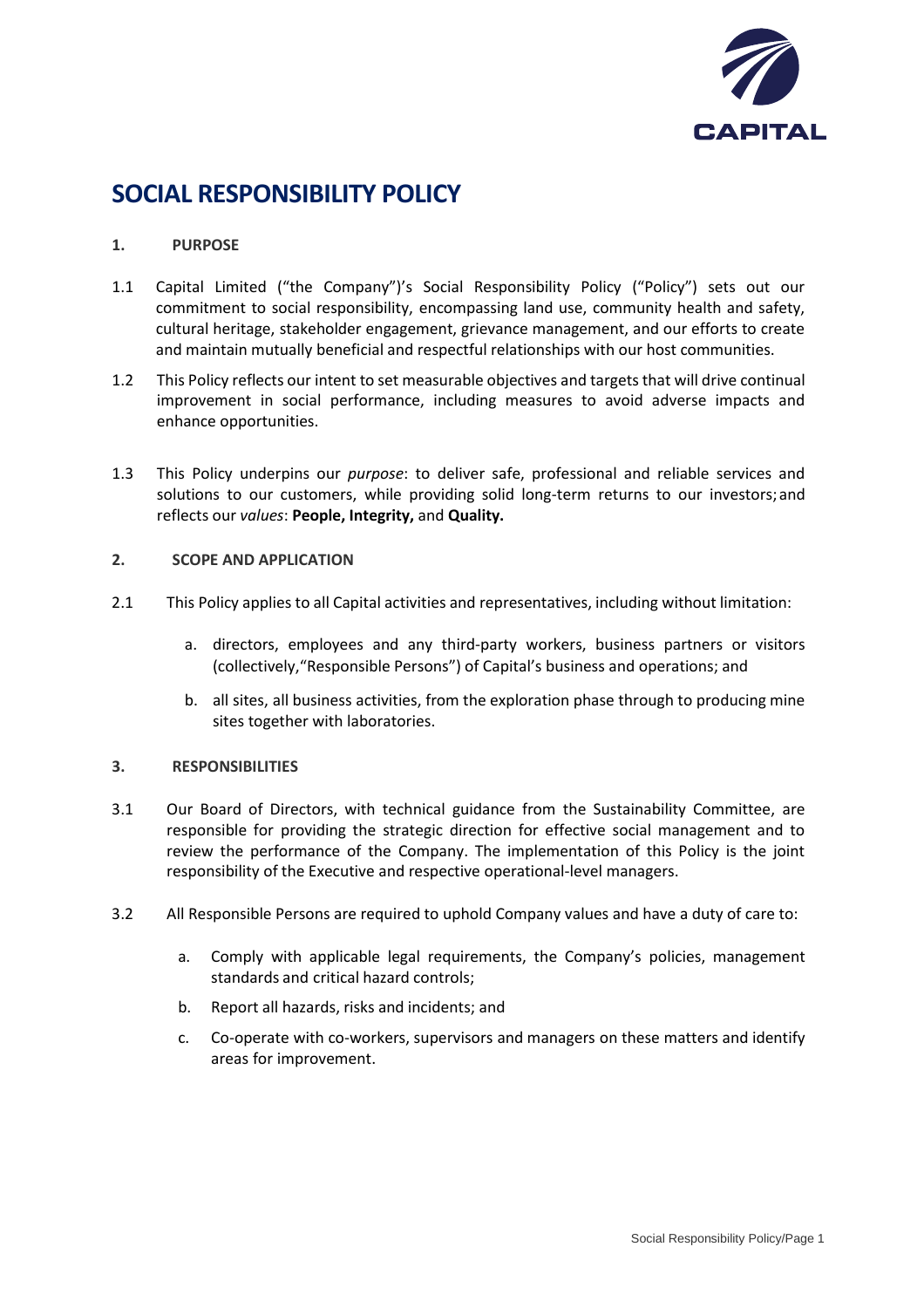

#### **4. POLICY STATEMENT**

- 4.1 Capital commits to:
	- a. Maintain a robust social management system for community engagement and relations.
	- b. Maintain a robust safety management system to drive continual improvement in the management of workplace hazards, risks, incidents and opportunities.
	- c. Comply as a minimum with all applicable legal and regulatory social requirements of the countries in which we operate, and where such legislation or requirements are lacking or absent, apply an internationally recognised standard.
	- d. Regularly assess social risks and impacts that exist across the business and implement risk-based mitigation and monitoring programs to improve performance.
	- e. Ensure that social impact assessments undertaken by clients are accessible to affected communities and include plans to avoid, minimize, mitigate or compensate for significant adverse impacts.
	- f. Listen to and engage with stakeholders in order to understand better their interests and concerns and integrate this knowledge into how we do business.
	- g. Establish fair and effective mechanisms through which complaints and grievances related to our activities can be raised, resolved and remedies implemented. We will put in place a grievance procedure at all operations and ensure they work hand in hand with the procedure of our clients at the operations.
	- h. Identify and eliminate or minimise significant risks to the health and safety of local people as a result of our activities. We will develop, maintain and test emergency response plans, ensuring communication to, and involvement of, potentially affected stakeholders.
	- i. Respect the human rights of our workforce, affected communities and all those people with whom we interact. Our commitments on human rights are detailed in our Human Rights Policy.
	- j. Co-operate with clients to consult regularly, in good faith and in a culturally appropriate manner with communities associated with our operations on matters of interest to them and will take account of their perspectives and concerns. We will be alert to the risk of differential negative impacts to vulnerable or marginalized groups.
	- k. In conjunction with our clients' mine sites, ensure that the communities associated with the operations are offered meaningful opportunities to benefit from our presence, including through access to jobs and training, procurement opportunities for local business and social investment.
	- l. Seek to obtain and sustain the broad-based support of communities affected by our activities through informed consultation and participation.
	- m. In conjunction with our clients, respect the individual and collective rights and interests of Indigenous Peoples.
	- n. Seek to preserve cultural heritage from adverse impacts associated with project activities. We will support our clients to adopt the management measures approved